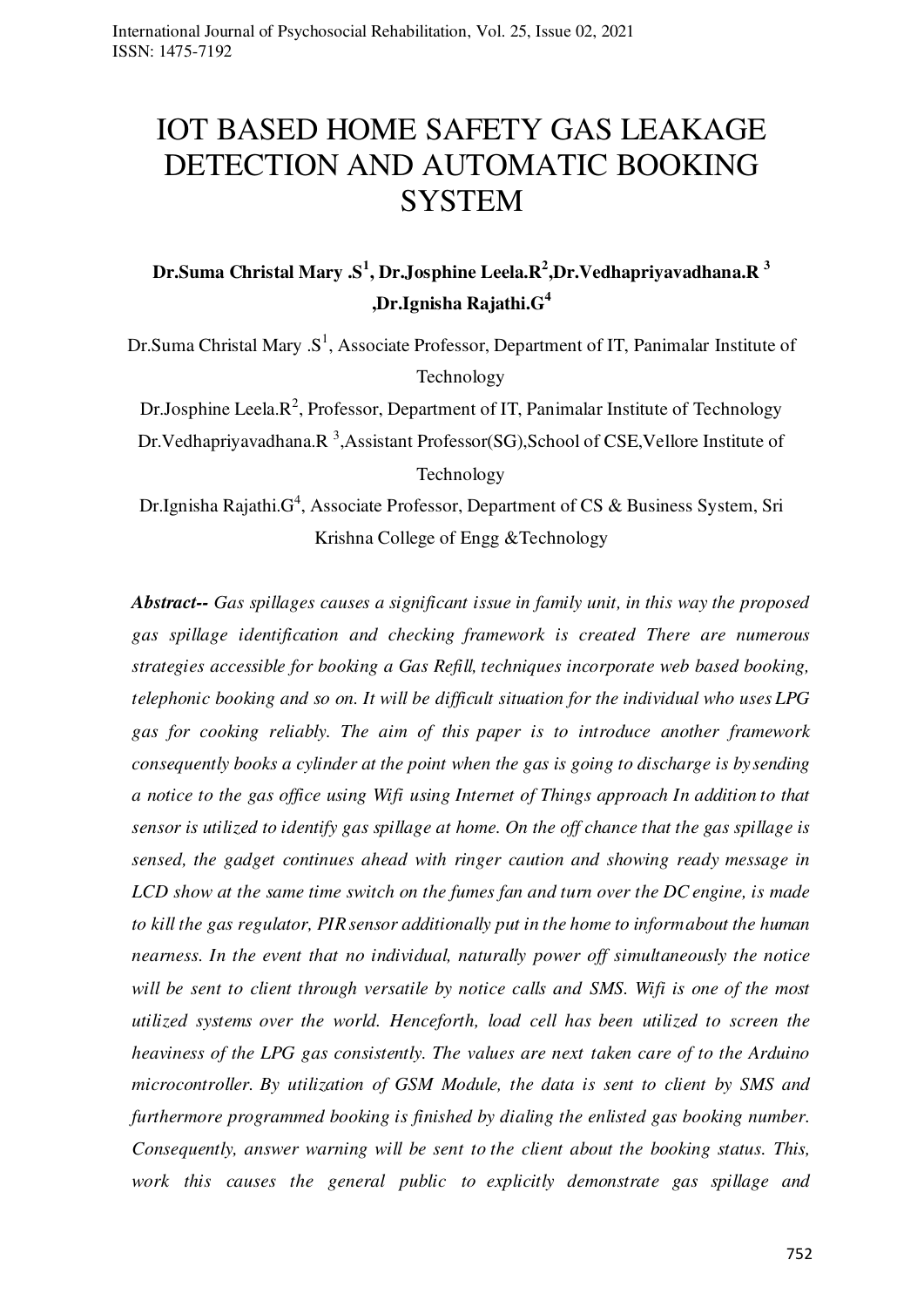*furthermore helps the two clients and the office to get the gas booking made consequently utilizing the IOT procedure.* 

*Keywords: GSM module, gas sensor, PIR sensor, load cell, Arduino Uno, Internet of things.* 

#### **I. INTRODUCTION**

Internet of things try towards making life less complex what's more, quicker via robotizing the whole little errands related with the life of human. Today, everything is getting keen because of the innovative advancement, for example, of IOT. As IOT is valuable for robotizing the assignments, the upside of IOT can likewise be far reaching for improving the helpful security strategies.

Security plays a significant role while constructing home, buildings, industries as well as towns. The enlarged focus of certain gases in the environment can be exceptionally unsafe, in recent time, everyone needs a facility which reduces time and effort and expect their work to be as easy as possible. One such region where man wants to get the work quicker and simpler is cooking. Most ordinarily LPG is utilized for cooking reason which was presented by Dr.Walter Snelling. It is a amalgamation of propane and butane alongside soaked substance notwithstanding unsaturated hydrocarbon substance. Gas undertakings utilizes SMS, IVRS or Online reserving for the LPG, which is tedious strategies in individuals' day by day life.

However, due to fast nature and high competition, today people look for smarter way of operations than tedious and mechanical as well as manual routine. As such, booking gas has also become one of the tasks where one has tendency to either postpone or forget its booking due to busy schedule and lack of time. Usually in home or industries, most of the disaster happens due to gas leakages, which leads to several accidents and also causes human life. In order to handle such situation, the proposed gas leakage detection and monitoring system is developed and put forth in this paper.

In this layout MQ-6 sensor is used to detect and sense the gas leakage and the temperature sensor is also placed to reduce the false deduction. This proposed system is not only capable of Sensing or detecting the gas leakages as well as alerting the user about the gas leakage by buzzer alarm and also displaying alert message in LCD display simultaneously switch on the exhaust fan and start the stepper motor, external coupling is made to turn off the gas regulator. PIR sensor also placed in the home to notify about the human presence. If no person, automatically power off at the same time the notification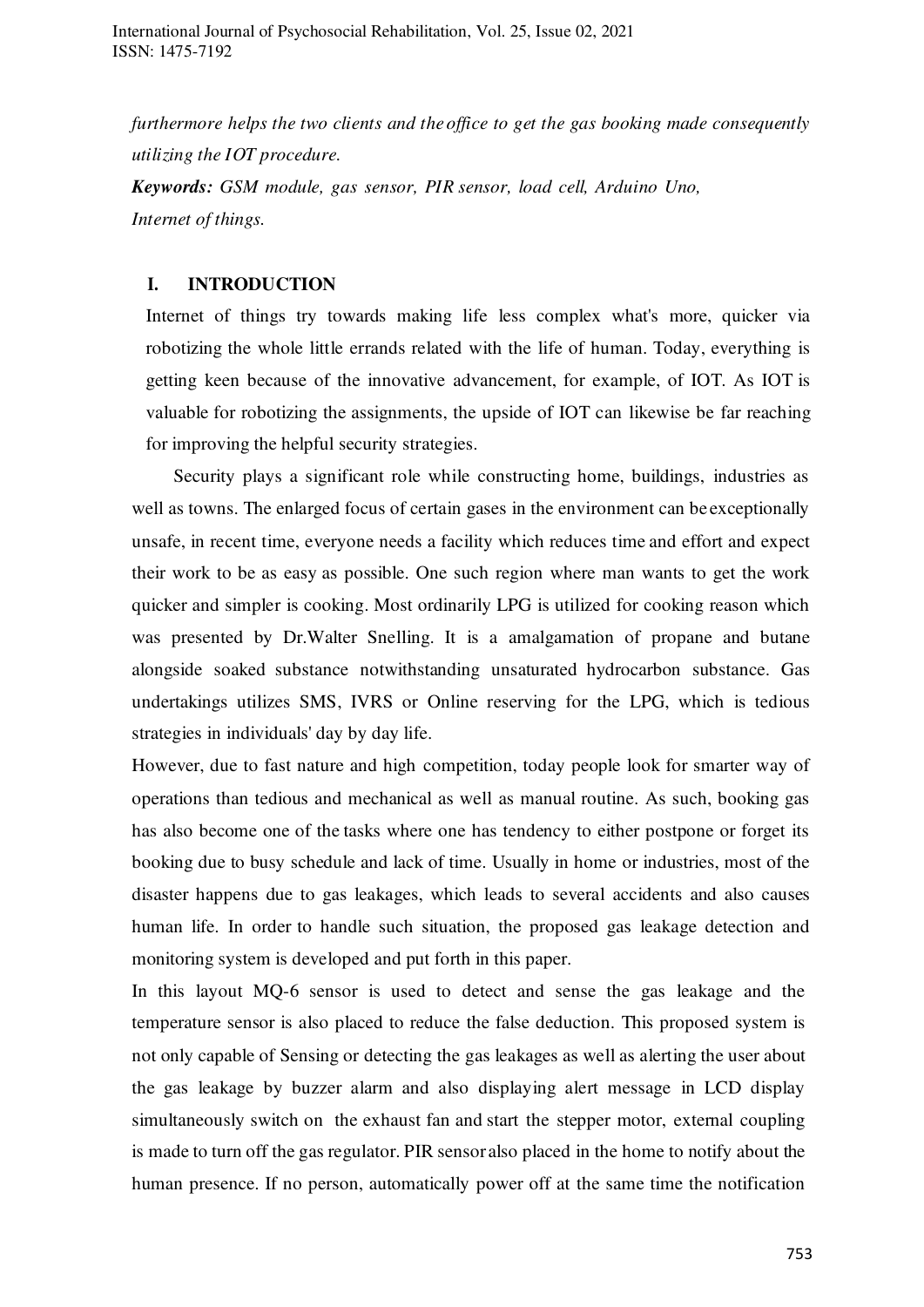will be sent to user through mobile by warning calls and SMS.

#### **II. LITERATURE SURVEY**

T. Machappa, M. Sasikala, and M. V. N. Ambika Prasad exhibited a framework that electrical obstruction increments with increment at intervals the grouping of the gas. The variation of resistance depends on the dopents of the polyaniline, like metal oxides, bimetal oxides (ceramics), etc. conduction, the variation of resistance of the sensing material is either by activity of atmospherically substance on the sensing surface and/or by direct reaction of lattice substance or gap substance with the check gases unit the gas sensing mechanism. throughout this the gas sensing behavior of polyaniline and polyaniline salt composites unit given.

Fabien Chraim, Yusuf Bugra Erol, Kris Pister had explained the gas leakage solution for industrial places. Since the leakage of gas in the industries are unknown, the gas sensors are kept around the places where the gas leakage is possible. The information from these sensors are then send to the single system. The two techniques used are fixed instrumentation and mobile sensing. The mobile sensors are placed in the suspective sources and the readings are evaluated in that spot. These readings are then transmitted to the users or workers through wireless connection. But the main drawback is that the localization accuracy is under 5m.

L.P.Deshmukh, T.H.Mujawar, M.S.Kasbe, S.S.Mule, J.Akhtar and N.N.Maldar provides the abstract design so as to watch the outpouring of LPG within the atmosphere. The Lab view programming environment is developed to connect large area. The leakage level of a gas concentration is done using the Lab view GUI. The nodes and network are configured in this program. The measurements which is taken by the sensor nodes through the coordinator node using USB and ZigBee interface are also captured in this program. When the system detects the gas leakage, it sends a SMS alert to the user and also it activates the alarm. The gas flow emission is also controlled by using the solenoid valve. The output of the system is supervised using the personal computer or laptop.

Kumar Keshamoni and Sabbani Hemanth planned the sensible Gas Level observance, Booking and Gas outpouring Detector victimization IoT. During this the gas amount within the instrumentation is ceaselessly monitored and it additionally intimates the various branch so as to position the new LPG cylinder. The Radio frequency module is used in order to make the user to use it easily and this module consists of the transmitter and receiver kit. The transmitter is an encoder kit which is fixed in the main board and the receiver is a decoder kit which is fixed in the sub board. In addition to easy usage, it also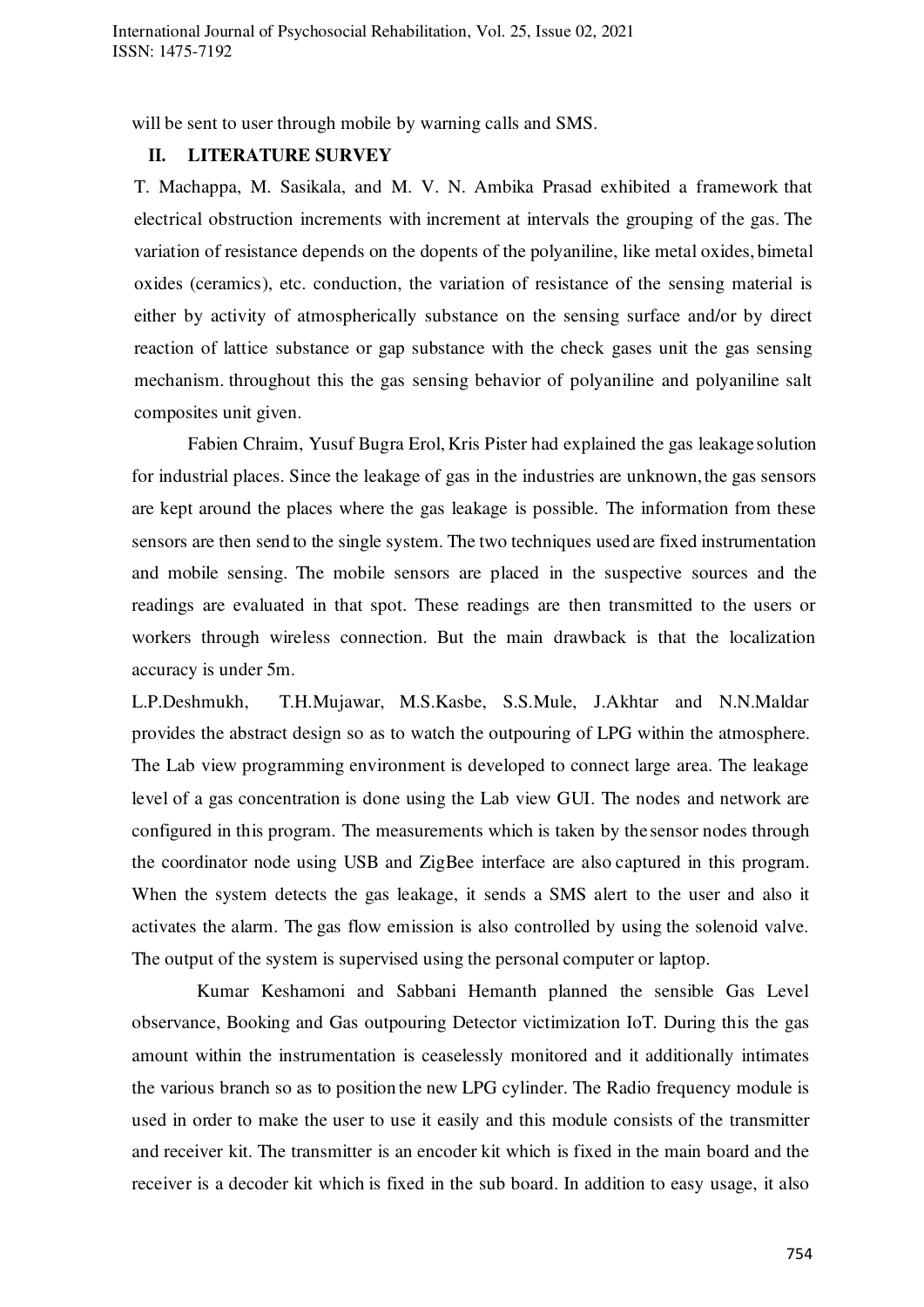have the advantage that it gives the same information. The temperature sensor is also used in order to detect the errors which occurs due to the surrounding environment. The main drawback in this system is that the use of processor instead of the controller and moreover there is no security for the user.

## **III. PROPOSED SYSTEM**

In this proposed system, the gas leakage is detected by gas sensor MQ6 which is interfaced by arduino and automatic booking is designed and this device will be a single system with multiple applications for LPG consumers. If the gas leakage is detected by LPG gas sensor the device gets on with buzzer alarm and displaying alert message in LCD display simultaneously switch on the exhaust fan and start the DC motor, external coupling is made to turn off the gas regulator and the temperature sensor is also placed to reduce the false deduction at the same time PIR sensor also placed in the home to notify about the human presence. If no person, automatically power off at the same time the notification will be sent to user through mobile by warning calls and SMS or Email. For automatic booking, Load cell which is also known as pressure sensor is used to detect the weight of the gas and the weight will be displayed through LCD. If the weight of the cylinder is below the threshold level automatically the new cylinder will be booked and the delivery information sendback to the consumer through GSM module.



Figure 1 Gas leakage detection and automatic booking system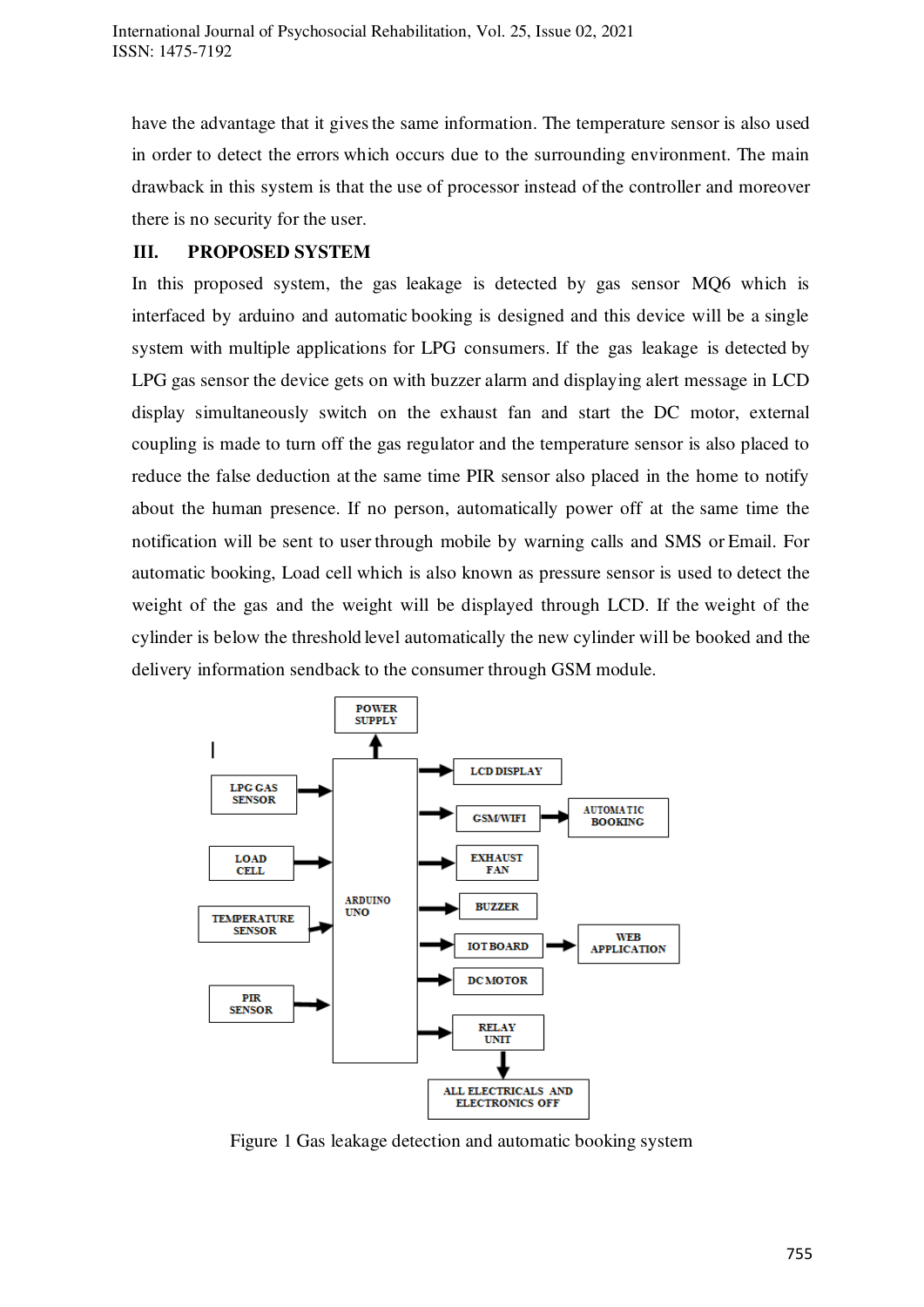#### **DESCRIPTION:**

## *GAS SENSOR*

Gas Sensor (MQ-6) module is useful for gas leakage detecting. The sensitivity can be adjusted by the potentiometer. Sensitive material of MQ-6 gas sensing element is SnO2, that with lower physical phenomenon in clean air. The physical phenomenon of the sensing element is high once the flamable gas is detected. The resistance of the sensor is changed when the gaseous element comes in contact with the sensor. This change causes the change in voltage. This voltage change can be read in the microcontroller. There are different sensitivity values for various gaseous element. In this system the gas sensor is used to detect the gas leakage, if it senses the positive signal send to the arduino.



Figure 2 Gas sensor

## **LOAD CELL**

A Load cell which is also known as pressure sensor is used to detect the weight of the gas. The load cells are used to provide the accurate weight. Strain gauge is used in most of the load cells for the accurate measurement. The driving voltage if the load is about 5 to 10V. The accuracy rate is less than 0.1% of the full scale. In this proposed system it is used to calculate the weight of the cylinder and also given the reference weight if it reaches below send the signal which is interfaced with Arduino.



Figure 3 Load cell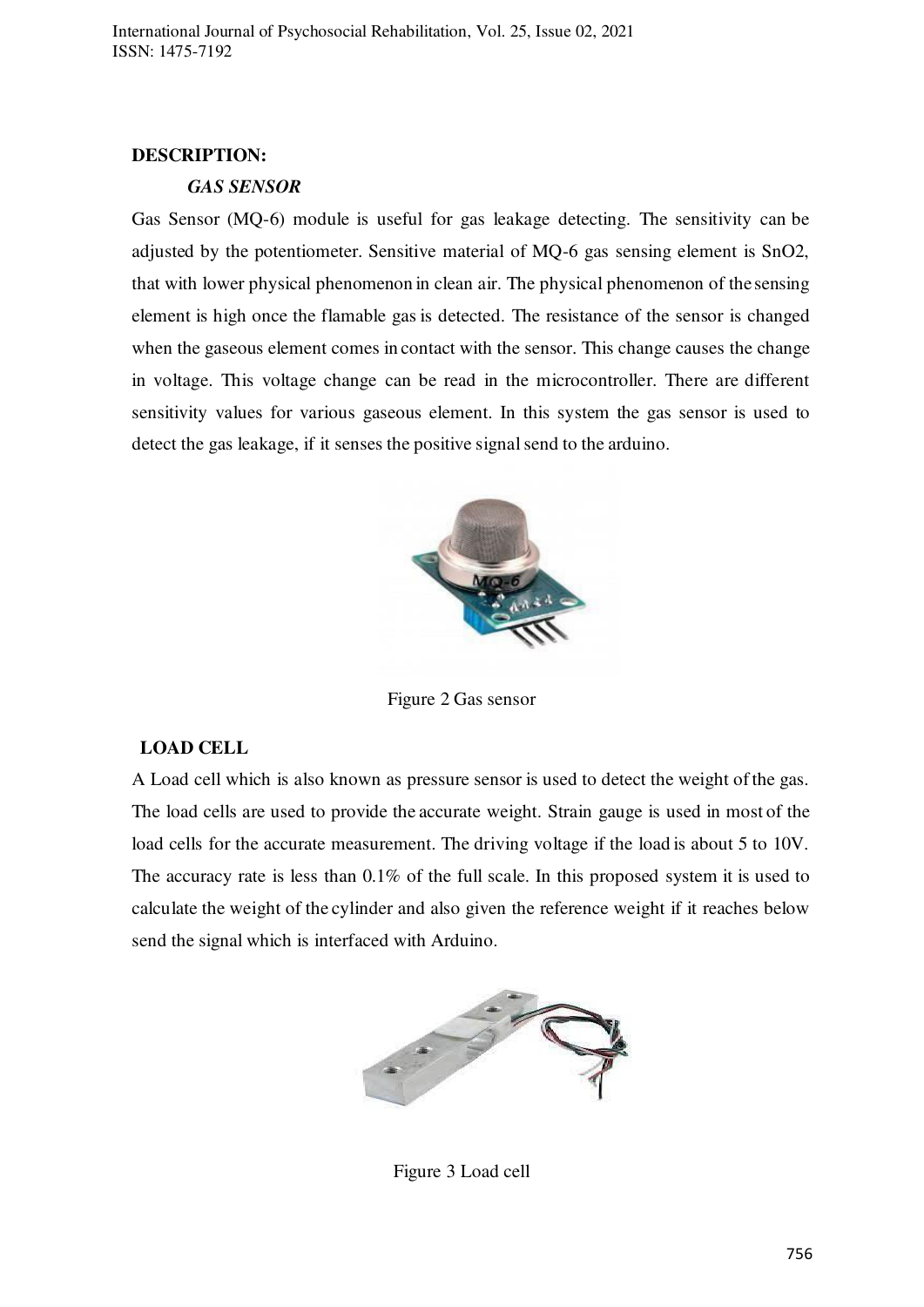#### **TEMPERATURE SENSOR**

A temperature sensor is a device, typically, a thermocouple or RTD, that gives temperature measurement through an electrical signal. A thermocouple (T/C) is has two dissimilar metals that generate electrical voltage in directly proportion to changes in temperature. An RTD (Resistance Temperature Detector) is a variable resistor that will change its resistance in proportion to change in temperature in nearly linear manner. In this system it used to avoid the false detection.



Figure 4 Temperature sensor

#### **PIR SENSOR**

PIR sensor is a passive infrared sensor is an electronic [sensor](https://en.wikipedia.org/wiki/Sensor) that measures [infrared](https://en.wikipedia.org/wiki/Infrared)  (IR) light radiating from objects in its field of view.This sensor is used for motion detectors. In this proposed system this sensor is used to detect about the human presence in the home. In this system gas leakage is detected at that time PIR sensor is sensed,if no person automatically shut down the power.



Figure 5 PIR sensor

#### **ARDUINO**

The Arduino Uno board may be a microcontroller supported the ATmega328. There are14 digital input/output pins. Among this, vi pins square measure used as PWM outputs, a sixteen megacycle ceramic resonator, AN ICSP header, a USB association, vi analog inputs, an influence jack and a button that contains all the desired support required for microcontroller. This can be then connected to a laptop with a USB cable or with a AC- to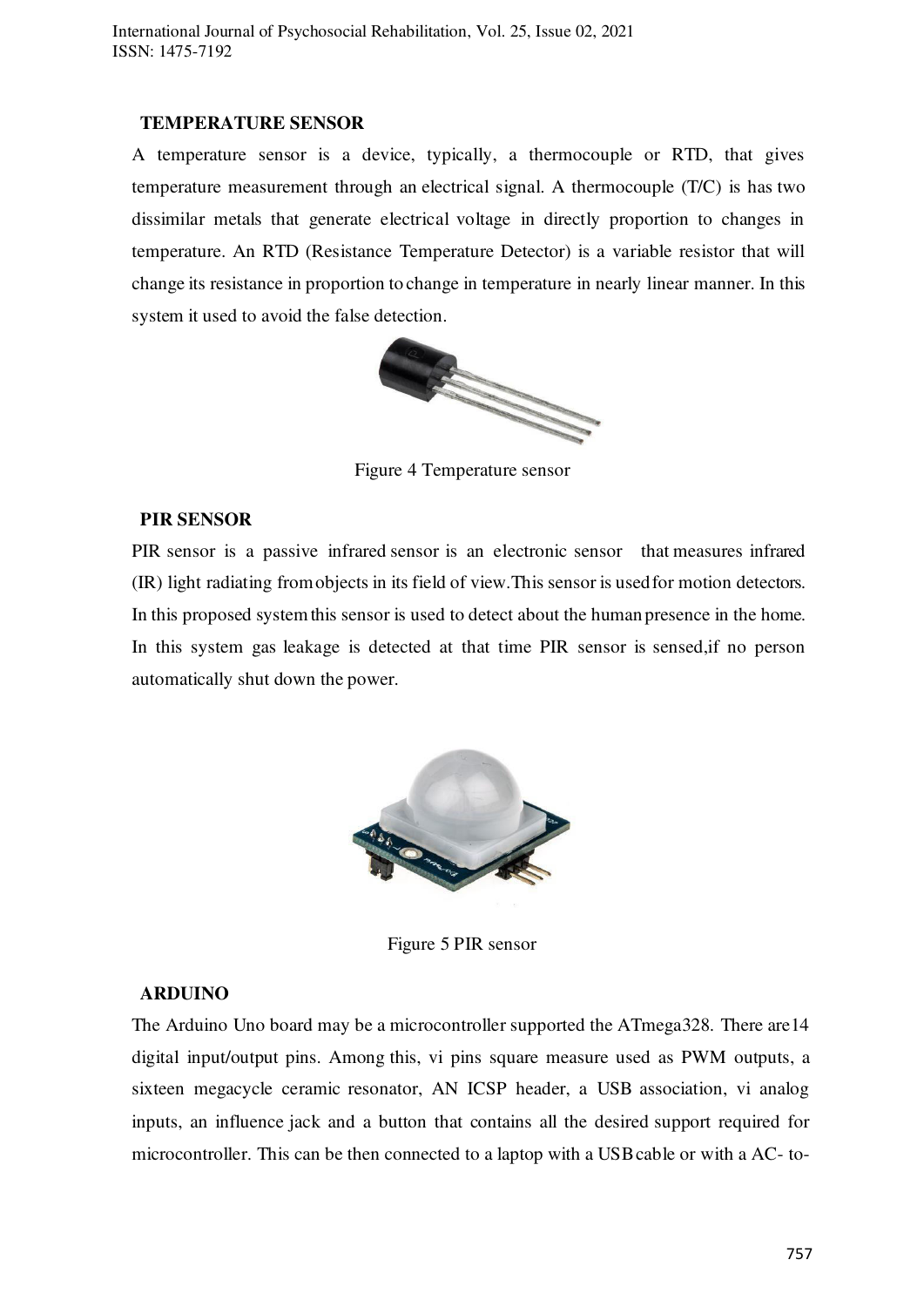DC adapter or battery to urge started. FTDI USB-to-serial driver chip don't seem to be employed in them and it's totally different from all different boards. it's featured by the Atmega16U2 (Atmega8U2 up to version R2) programmed as a USB-to-serial device. In this system all the sensor readings given to this board to do the further process.



Figure 6 Arduino UNO

## **LCD DISPLAY**

LCD (liquid crystal display) contains two interfaces on upper and lower side of the module. the 16x2 LCD display has the height and width size of 80.0 x 36.0 mm and containing VA size of 66.0 x 16.0 mm and thickness is 13.2 mm. its operating power supply ranges from  $+5.0$  V or  $+3.0$  V. In this system LCD is used to display the alert message i.e "LPG leakage detected" is displayed when the leak is detected by sensor and also LCD is used to display the weight of the cylinder.



Figure 7 LCD Display

## **GSM module**

GSM could be a mobile communication modem; it's stands for world system for mobile communication (GSM). GSM is employed for transmission mobile voice and knowledge services. They're operated at the 850MHz, 900MHz, 1800MHz and 1900MHz frequency bands that is an open and digital cellular technology. standing indicator can flashes unceasingly whenever the decision arrives otherwise it's left ON. Network junction rectifier can blink each second that indicates that the GSM module isn't connected to the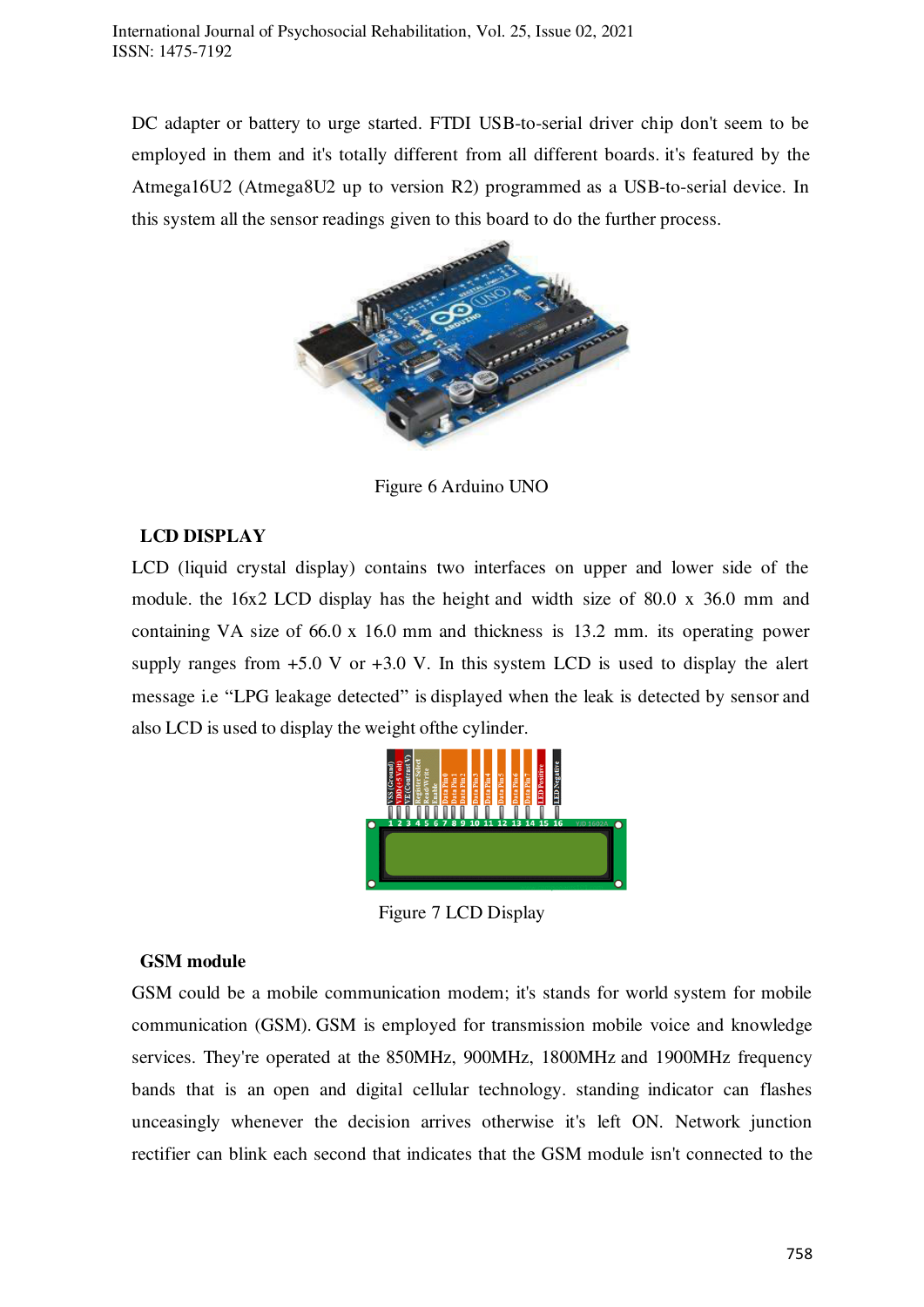mobile network. The LED blink continuously for every 3 seconds, when the connection is established and in off state when the connections aren't established. In this system it is used to send the message or calls to the user and also the added contacts such as fire station, ambulance number. whatever the number we have stored it able to send the intimation to avoid the accident and the new cylinder is automatically booked, if we store the gas agency number and the SMS messages on user mobile phone, send by this module. The message "CYLINDER BOOKING MESSAGE IS SENT TO GAS AGENCY" is sent to the user when the LPG gas reaches to minimum threshold level. So the user comes to know Cylinder booking is done.



Figure 8 GSM module

#### **EXHAUST FAN**

Exhaust fan is used to pull excess moisture and unwanted odours out of a particular room or area. In this system it is placed when the gas leakage is detected by sensors it gets on by relay unit it runs by battery it is used to pull the gas out and also protect from harmful gas leakage.

#### **BUZZER**

A buzzer is an audio signaling device which is capable of controlling microcontrollers IO directly, with the working voltage of 5V.In this system buzzer alarm is placed, when the gas is leakaged it gives an audio sound to intimate about the gas leakage. By this we can able to be alert before<br>accidents.



Figure 9 BUZZER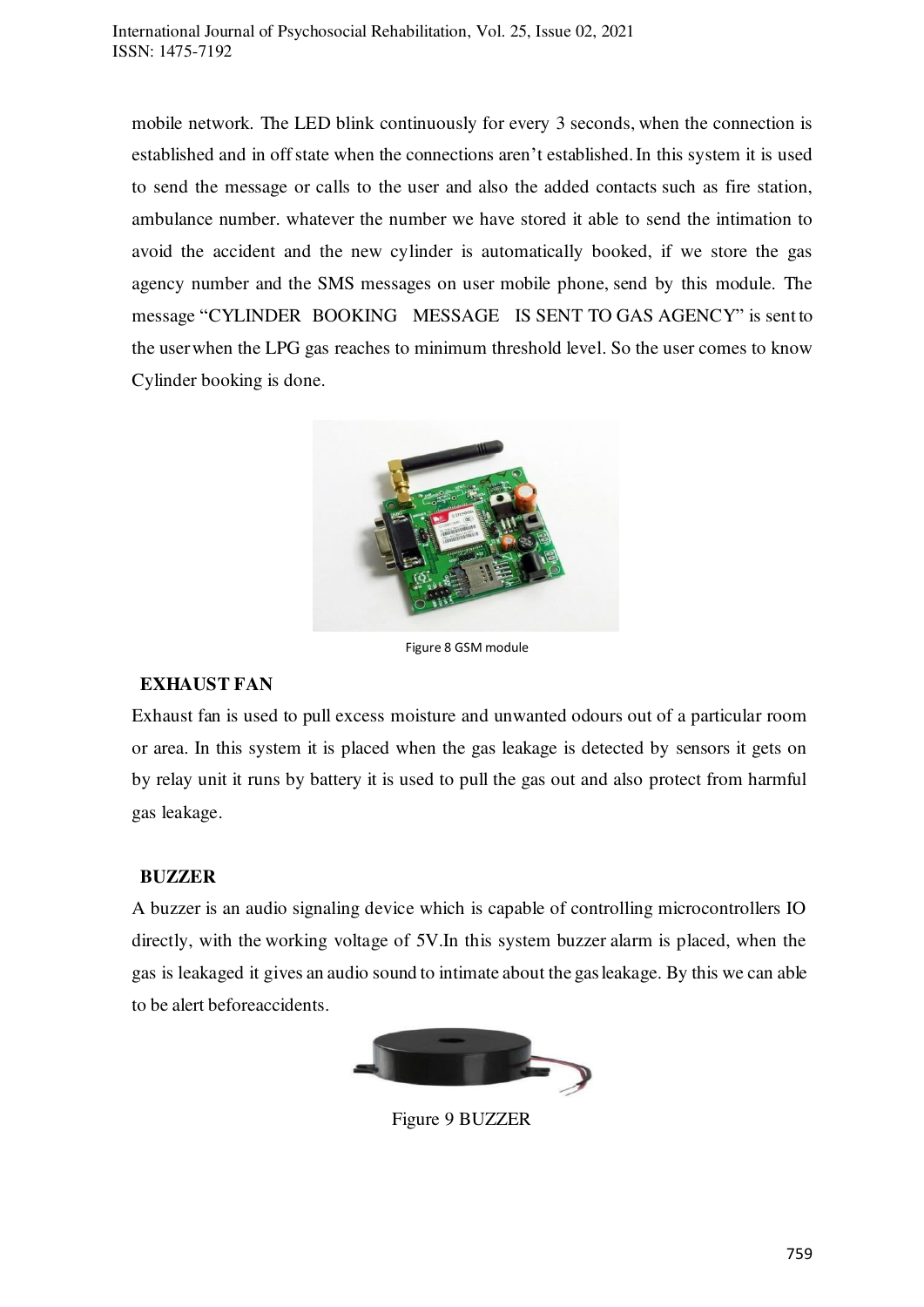International Journal of Psychosocial Rehabilitation, Vol. 25, Issue 02, 2021 ISSN: 1475-7192

#### **IOT BOARD**

IOT is an environment in which objects, or people are provided with unique identifiers and the ability to transfer data over a network without requiring human-to- human or human to computer interaction. An IOT is microcontroller unit (MCU) or development board is a prototyping solution that have low-power processors which support various programming environments, collect sensor data and transfer it to an cloud- based server. In this system IOT board is used to send the notification to the user by message when the gas is leaked. The sensor readings and the weight of the LPG is interfaced with ardino board and transferred to the cloud via IOT.



Figure 10 IOT Board

## **DC MOTOR**

The rule of DC motor is the making of pivoting magnet inside the portable piece of the engine, rotor. Engine shows settled magnet and rotor demonstrates a turning magnet. The power for the stator electromagnet is provided by particular DC source. The relative point between these magnets is kept up almost 90 degrees. At the point when a gas spill happens this checking framework detects the break by methods for a sensor and the esteem is given to the arduino. The estimation of lower and larger amount of spillage is given regarding paired arrangement. At that point the guidance is given to the engine to close the handle. If the gas spillage is happens it turn off the Gas regulator. At that point after this controlling measure, the spillage message is sent to the client and fire station.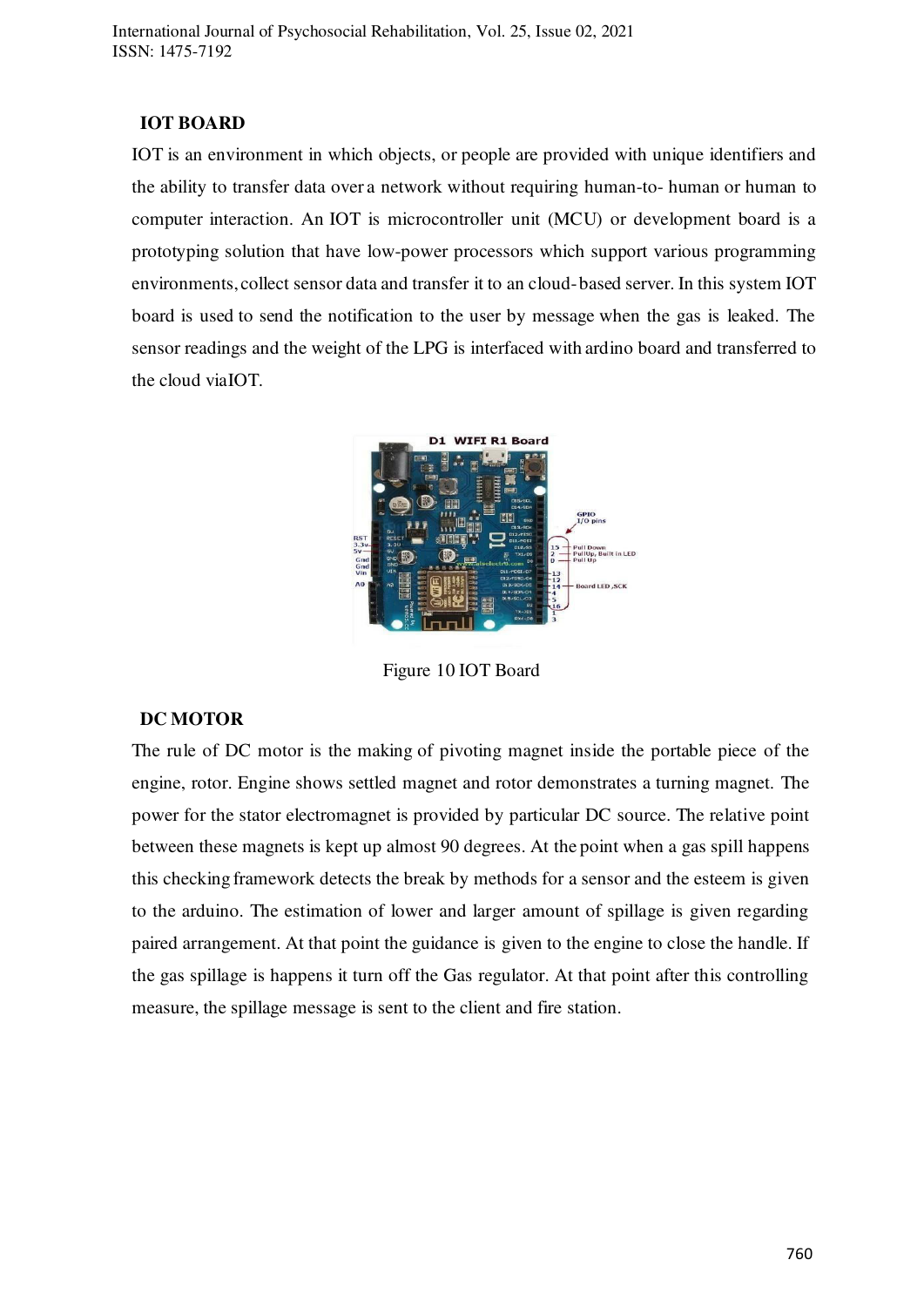International Journal of Psychosocial Rehabilitation, Vol. 25, Issue 02, 2021 ISSN: 1475-7192



Figure 11 DC Motor

#### **RELAY UNIT**

A relay is an electrical switch which is used to control all other electronic devices by using electromagnetic mechanical toggle. In this system relay is interfaced with arduino board if the gas is leakaged without the human presence, relay will shut down all the electricals in the house and also another relay is placed to turn on the exhaust fan. Relay unit is mainly used to turn on or off the electricals.

#### **WEB APPLICATION**

The web application consists of login page where the user can login using username and password. After successful login the user can view the weight of the cylinder, booking details and the delivery information and also the call records made for the gas agency. The user can get the notification from the sever through IOT transferred from arduino when the gas leakage happens, if they have the active login.

#### **IV. METHODOLOGY**

**Step1:** Gas leakage detection through sensors which is interfaced through arduino. Regular input for any form of gas leakage is checked through an MQ-6 gas sensor. If there is any change in the environment, i.e. presence of LPG gases (at least 7% presence) then a positive signal is send to the arduino microcontroller.

**Step2:** The positive signal from the gas detection which would make the alarm ring and alert message in LCD display "LPG leakage detected" displayed when the leak is detected by sensor simultaneously switch on the exhaust fan.

**Step 3:** The DC motor is placed to turn off the gas regulator the temperature sensor is also placed to reduce the false deduction and the signal would also send message to the user through server.

**Step 4:** While the alarm is switched on, another signal is sent to check human presence. This is done by a PIR sensor. This PIR sensor sends a constant detection of the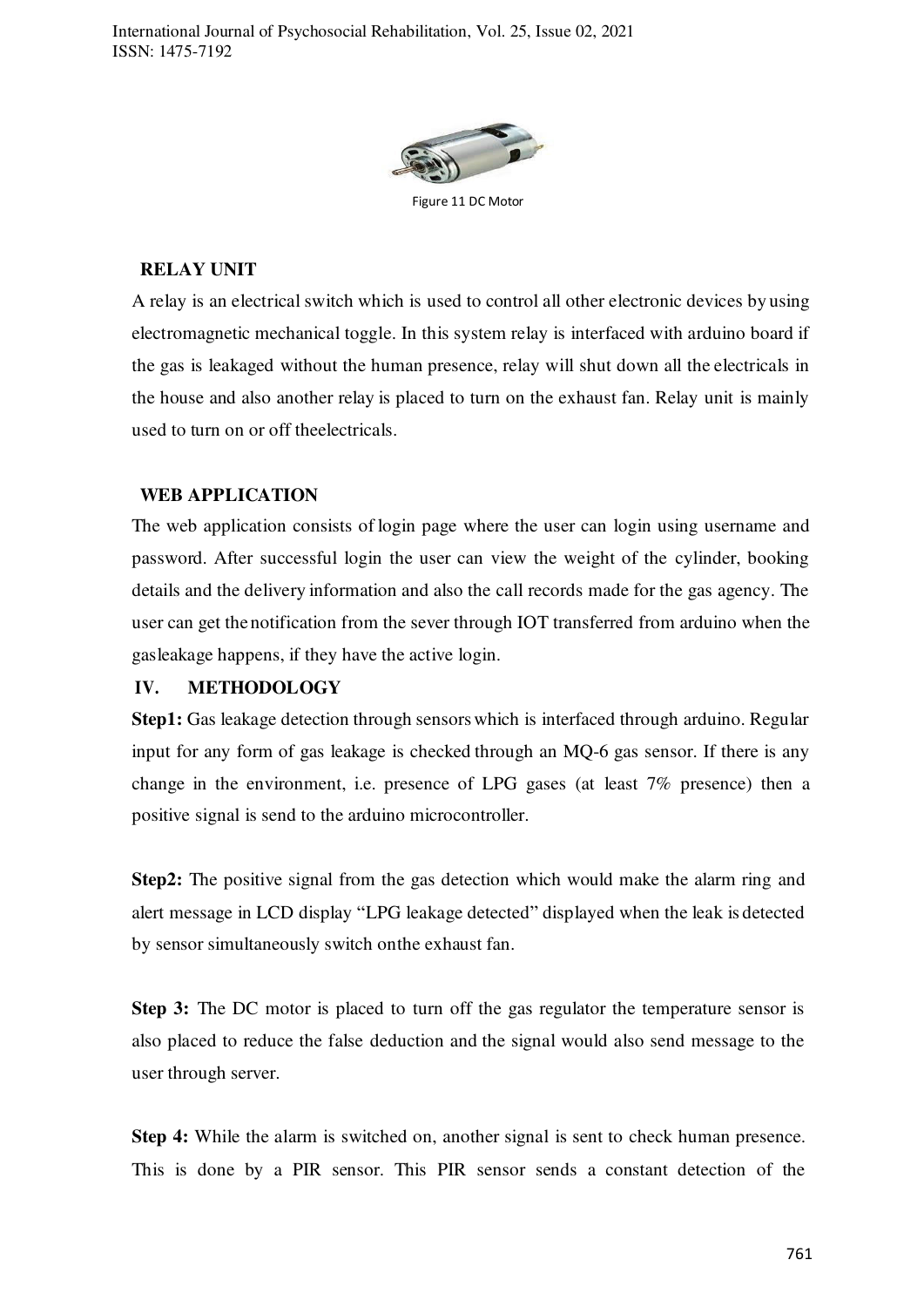surrounding. The timer present would backtrack to 5 minutes. If still there is no human detection, there would be signal sent to the Arduino.

**Step 5:** The signal from the Arduino if found negative after 5 minutes, then a signal would be sent to turn off the main power. The power switched off using relay unit which would be attached on the arduino microcontroller.

**Step 6:** Load cell which is also known as pressure sensor is used to detect the weight of the gas and the weight will be displayed through LCD display.

**Step 7:** If the weight of the cylinder is below the threshold level automatically the new cylinder will be booked and the delivery information send back to the consumer through GSM module.

**Step 8:** The results from the sensors are transferred from the arduino board to the server via IOT board. The user is viewed in the web application. where the user can login using username and password. By this application user can view the weight of the cylinder, booking details and the delivery information and also the call records made for the gas agency and also get the notification if the gas leakage is detected by sensors.

## **V. ADVANTAGES**

- Our system helps customers to upgrade their safety and protect life and property from reputed accidents.
- We can able to observe the amount of the gas and also the gas leak.
- By this system, the users can be aware of their gas level and it also avoids the prior and delay booking of the cylinder.
- The system is much more efficient and also the sensor used in the system MQ-6, is in constant detection of any change in the environment. Immediate action is taken if there is an accidental leakage insuring 100% safety.
- The proposed system helps the LPG gas customers to lead a pleasant life.

## **VI. RESULT**

The proposed system is developed to detect and monitor the LPG ,when a small amount of LPG is brought near the MQ6 sensor, it display the message in LCD i.e "GAS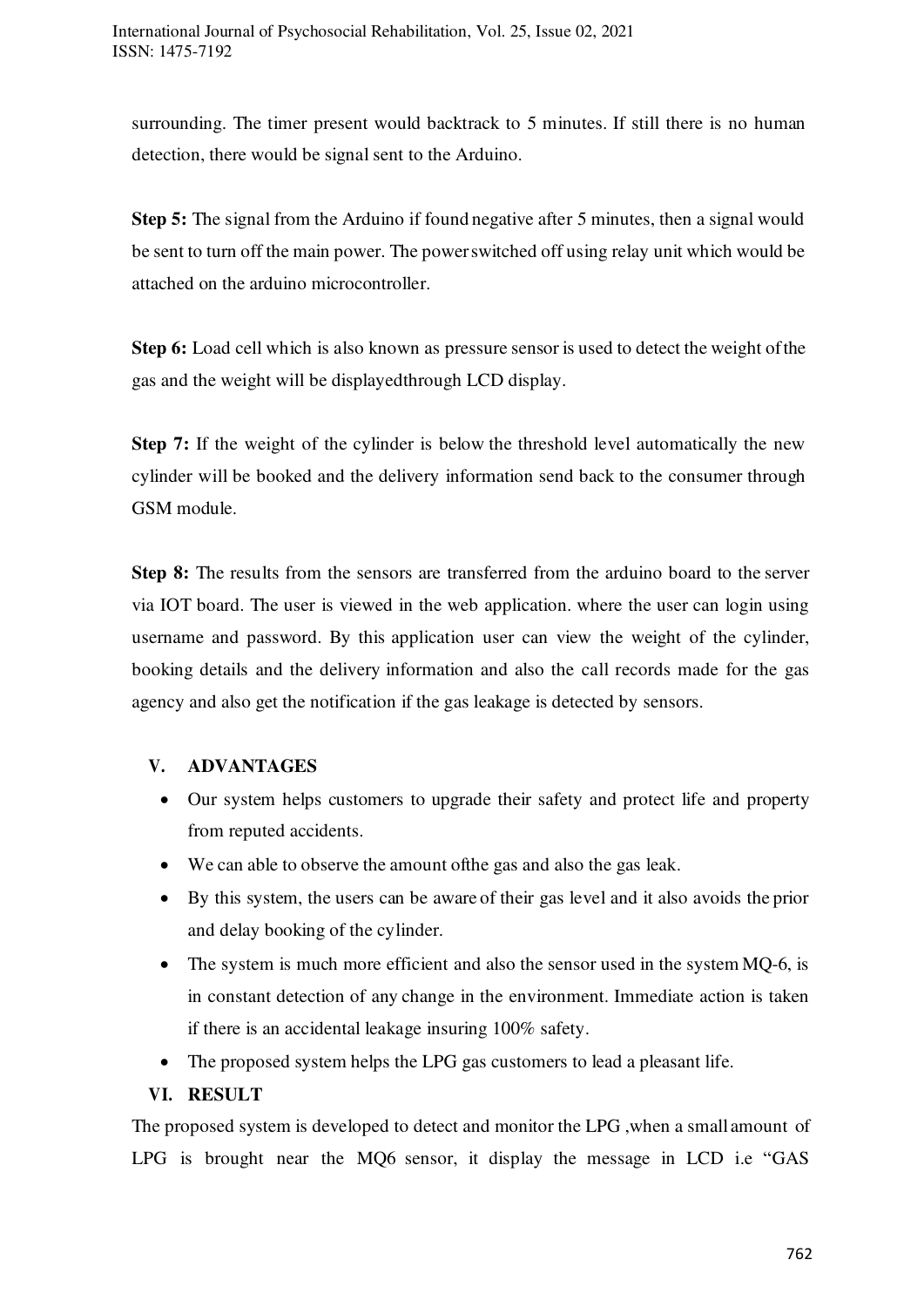LEAKAGE" at the time of leakage of the gas and the system monitors the LPG level and displays the message "HIGH or LOW". As in recent times, the problems that are faced by the LPG gas customer is gas leakages and booking issues, the developed system will be helpful to the customer. It helps them to upgrade their safety norms and aids to prevent the major disaster. It also helps in protecting life and property from apparent accidents. The primary aim of this proposed system is therefore to detect the gas leakage which is detected though gas sensor and user should be notified to prevent injure or outburst. The secondary aim is to detect the weight of the gas remaining in the cylinder which can be done through weight sensor and book the cylinder automatically and the message "CYLINDER BOOKING MESSAGE IS SENT TO GAS AGENCY" is sent to the user when the LPG gas reaches to minimum threshold level. So the user comes to know Cylinder booking is done.

#### **VII. CONCLUSION**

Internet of Things has gained its wide popularity in recent days due to its various streams of applications which has paved way for smooth, safe and easier mode of living style for human beings. One such area of applications includes gas booking and gas leakage detection for both domestic and commercial purposes. Though, several techniques is existing for the same, yet gas leakage detection is one major concern and a challenge always. The new proposed system which is microcontroller based application of gas booking and gas detection systems using IOT. The sensor used in this model can sense and detect the leakage of the gas and the user gets notification regarding gas leakage and can also monitor the cylinder weight it can be taken to pre-book the new cylinder automatically. This proposed system can be useful in marketing sectors like hotels, shop etc. The main intention of this work is to ensure safe and easier way of gas booking and gas leakage detection to avoid disasters that may occur due to negligence.

## **VIII. FUTURE SCOPE**

Voice feedback system can be included in GSM based LPG weight and LPG leakage detection system. User will get intimation through pre-recorded voice messages like the weight of gas Cylinder is ABC kg. In future, some other wireless technology can be used to sense gasses and can be helpful for control of gas leakage. A robot has been utilized in trading human for taking care of different errands in a risky and perilous working environment where human life may in danger. A portable gas detecting robot can be built to detect the spillage of gas through pipelines as the robot can proceed onward a track which is arranged along the length of pipeline.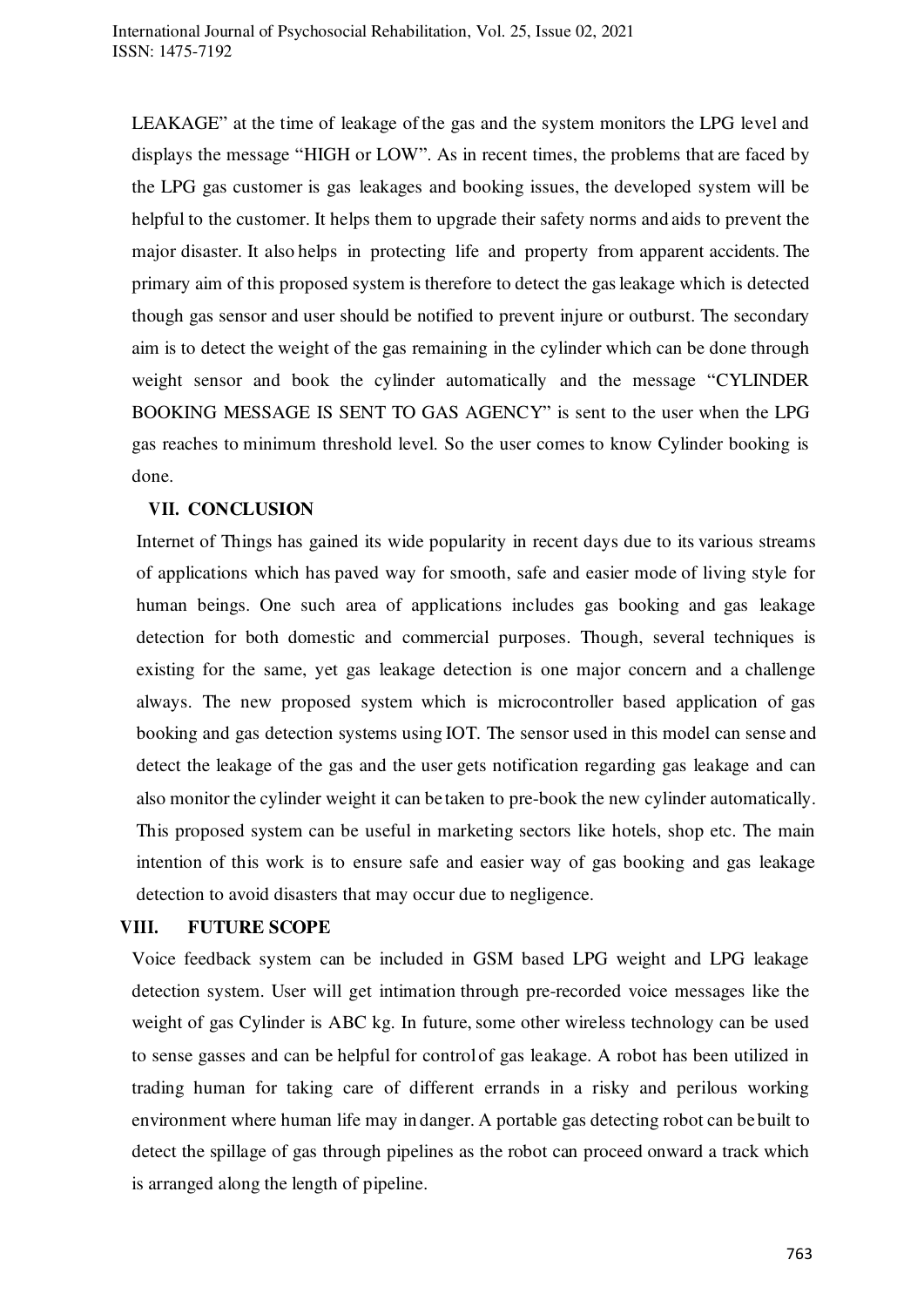International Journal of Psychosocial Rehabilitation, Vol. 25, Issue 02, 2021 ISSN: 1475-7192

#### **REFERNCES**

- [1].Linxi Dong, ZhiyuanQiao, Haonan Wang, Weihuang Yang,Wensheng Zhao, Kuiwen Xu ,Gaofeng Wang, Libo Zhao, Haixia Yan" The Gas Leak Detection Based on a Wireless Monitoring System, Published in:[IEEE Transactions on Industrial Informatics in 2019].
- [2].R.Vedhapriyavadhana , E.Francy Irudaya Rani , Vignesh , Vishnu Kumar, Suvin and Murugan,"Residential and Official extension of IOT enabled Building automation system' Asian Journal of Applied Science and Technology, Volume ,Issue ,Pages 5 -5 April –June 2018
- [3].Tamizharasan.V,Ravichandran.T,Sownda riya.M ,Sandeep.R,Saravanavel.K "Gas level Detection and Automatic Booking using IOT",5th International Conference on Advanced Computing & Communication Systems (ICACCS) 2019.
- [4].T.H. Feiroz Khan1, Disha Dikshita Behera 2, Riya Sidha 3, Anisah Manouwar 4 "Gas Leakage Detection Using IOT Tools" International Journal of Emerging Technologies in Engineering Research (IJETER) Volume 6, Issue 10, October (2018).
- [5].G.Rathanasabhapathy1,B.DurgaDevi2,N. GopiKrishnan3,S.Gowsalya4, M.Jagadeesan5 "Automatic gas booking and leakage detection using embedded system with safety guards",International Journal of Intellectual Advancements and Research in Engineering Computations[IJIAREC 2018].
- [6].L. R. Priya, R. Vedhapriyavadhana, G. Ignisha Rajathi, J. Allwyn Kingsly Gladston, R. Johny Elton "An IIOT Integrated Fire Monitoring and Detection System Using Raspberry PI", Turkish Journal of Physiotherapy and Rehabilitation; 32(3) ISSN 2651-4451 | e-ISSN 2651-446X, May 2021.
- [7].Mr. Arijit Banik ,Mr. Bodhayan Aich ,Mr. Suman Ghosh"Microcontroller Based Low Cost Gas Leakage Detector with SMS Alert",Published in :[IEEE 2018].
- [8].Shruthi Unnikrishnan,1 Mohammed Razil, Joshua Benny, Shelvin Varghese and C.V. Hari ,"LPG Monitoring And Leakage Detection System",Published in:[IEEE WISPNET Conference 2017].